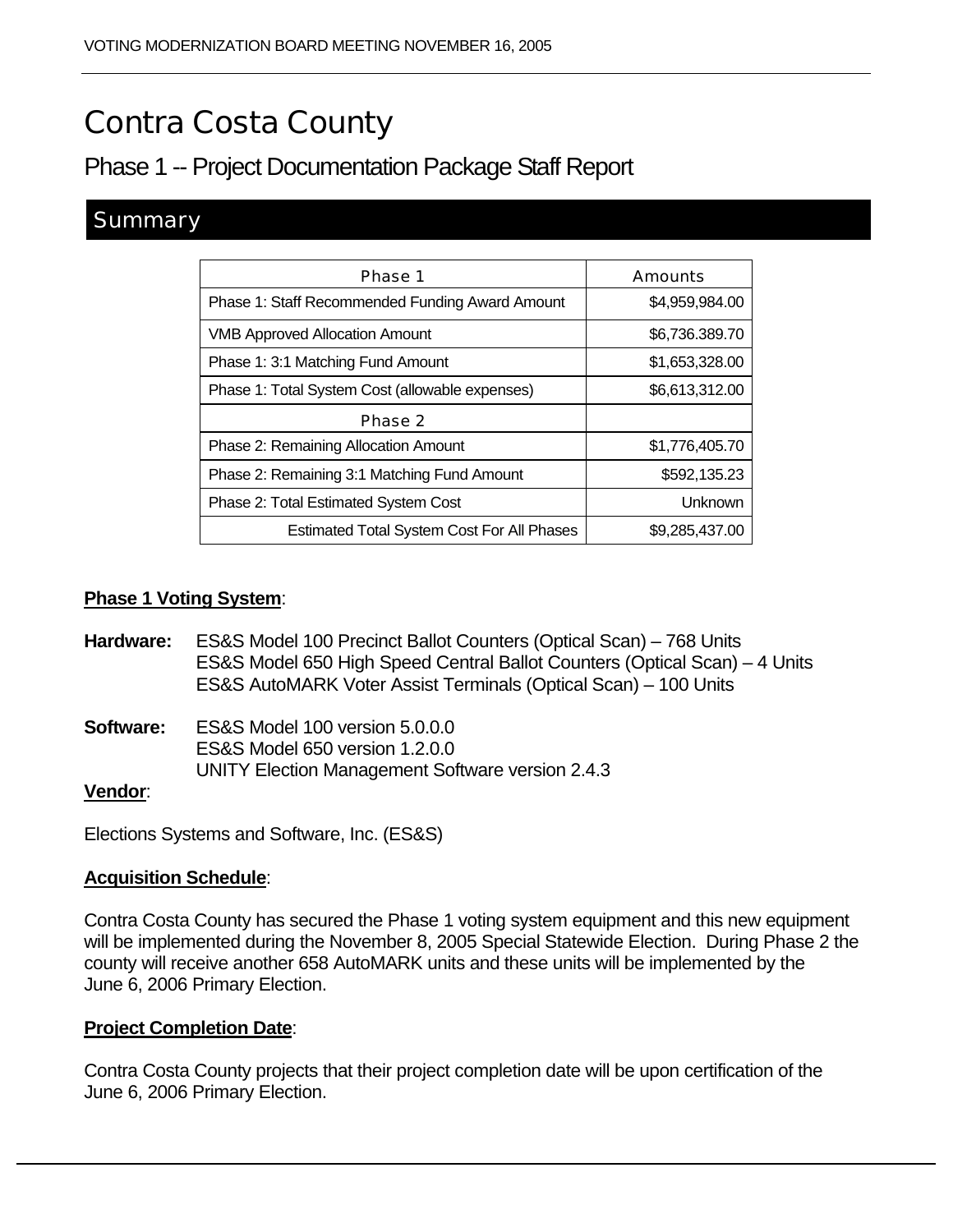Contra Costa County Phase 1 – Project Documentation Plan Staff Report

## **Accessible Voter Verifiable Paper Audit Trail (AVVPAT):**

The AVVPAT requirement does not apply to Contra Costa County's Phase 1 Project Documentation Plan, as the system is a paper-based optical scan voting system.

#### **Staff Report**:

Contra Costa County's Phase 1 Project Documentation Package meets the requirements for completeness. The ES&S Model 100, Model 650, and AutoMARK units being used by Contra Costa County are certified for use in California.

Contra Costa County began acquiring their new ES&S optical scan voting system in October of 2005. The county has received all of the Model 100, Model 650, and 100 of the AutoMARK units. Contra Costa County will use the ES&S Model 100 Precinct Ballot Counters in all polling locations countywide at the November 8, 2005 Special Statewide Election. The Model 650 High Speed Central Counter will be used to count all the absentee ballots. The county will be using 100 AutoMARK units for the first time at the November 8, 2005 Special Statewide Election.

Contra Costa County believes that by implementing the AutoMARK units in a limited number in Phase 1, it will allow an opportunity to assess the smaller implementation and make adjustments for the Primary Election in June 2006. The AutoMARK offers touch screen capabilities, is not a vote-recording device, and provides voters with a variety of disabilities to vote privately and independently. During Phase 2 the county will receive another 658 AutoMARK units that will be implemented by the June 6, 2006 Primary Election. With the placement of one AutoMARK unit in every polling location it will bring the county into compliance with the Help America Vote Act (HAVA) and the state accessibility requirement.

Contra Costa County has conducted an extensive outreach program to introduce the new ES&S optical scan voting system to county voters through demonstrations at community events and meetings, as well as to individuals and the local media. The county plans to survey poll workers and voters on the new system and plans to use the feedback to identify any successes and areas for improvement.

Contra Costa County will only receive VMB payments once they have submitted invoices for the purchase of the voting equipment.

Please note that the staff-proposed funding award is based upon allowable reimbursement under Proposition 41 for voting equipment hardware and software only. The Election Support Services, Voter Education/Outreach and warehouse racking costs listed in the Contra Costa County Phase 1 plan would not be covered as a reimbursable claim under Proposition 41.

## **Staff Recommendation**:

It is our recommendation that Contra Costa County's Phase 1 Project Documentation Plan be approved and a Funding Award letter be issued in the amount of \$4,959,984.00.